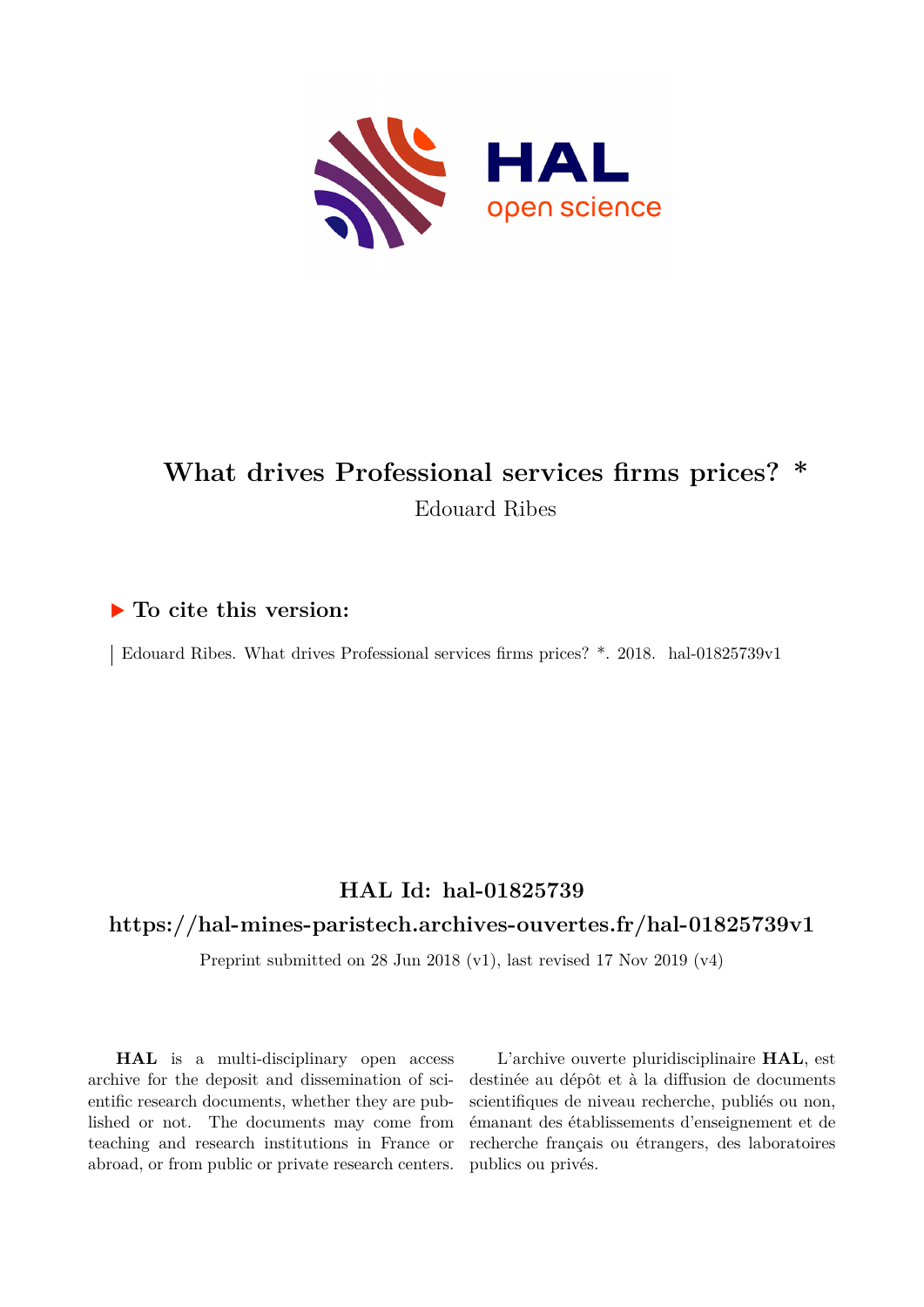# What drives Professional services firms prices? <sup>∗</sup>

Edouard Ribes†¶

June 28, 2018

Abstract

In this paper, I propose a competitive equilibrium in which a matching occurs between high level quality PSFs and large clients. I demonstrate that this means that PSFs price variations only depends in 4 variables: the number of potential local clients, their average revenue, the number of competing PSFS and the number of PSFs employees. I finally show that across 26 OECD countries and over the last 10 years this model can explain more than 90% of PSFs price variations across country and time.

2010 JEL Classification. L84;L14;D40;L15;C78 Keywords and phrases. Professional Services; Services Quality; Pricing; Matching theory

<sup>∗</sup> Important Legal Remarks. The findings and opinions expressed in this paper are those of the authors and do not reflect any positions from any company or institution.

<sup>†</sup>CERNA, Mines ParisTech, France, Email: edouard.augustin.ribes@gmail.com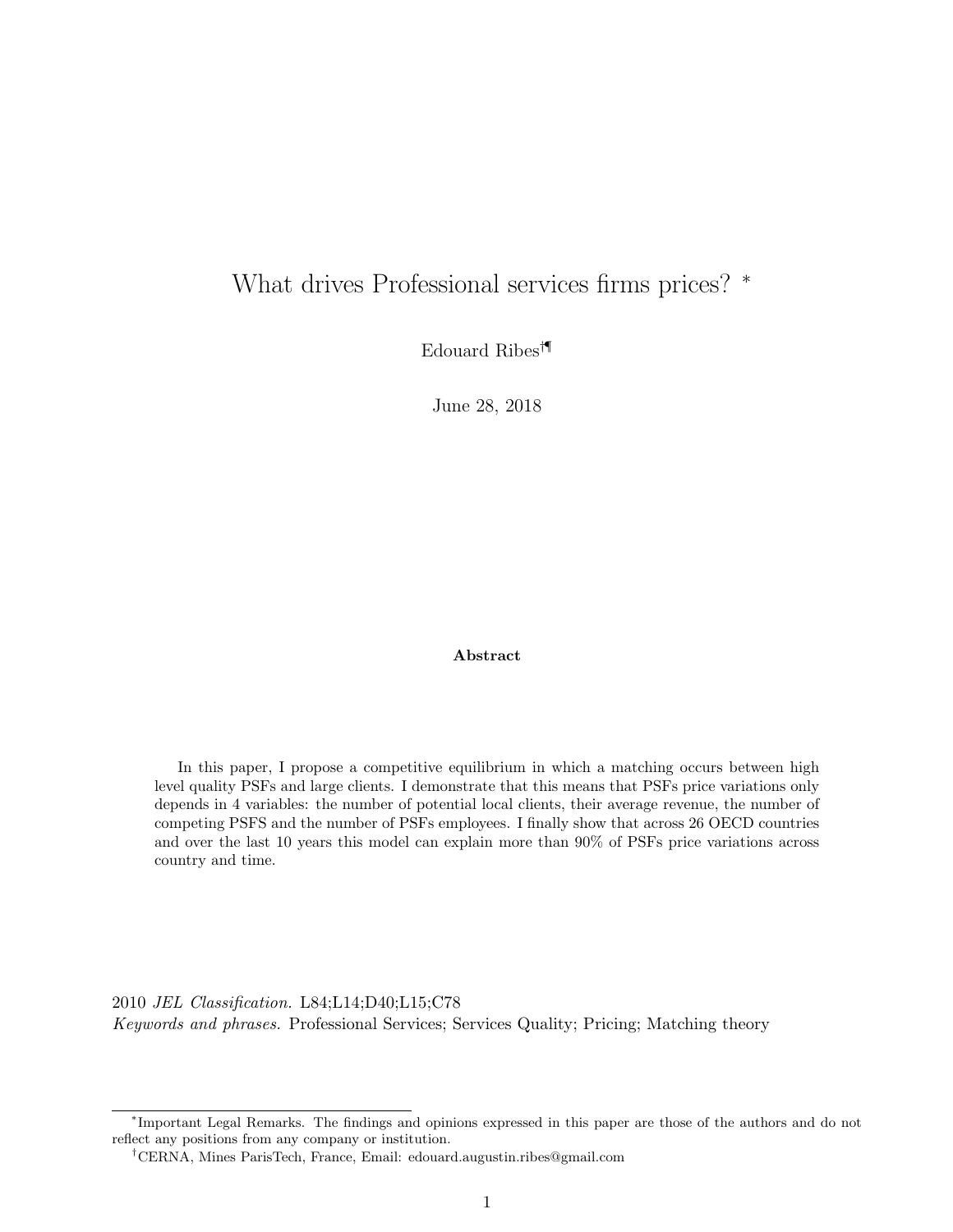### 1 Introduction

Amongst the OECD, professional services firms [PSFs] prices (defined as the ratio of PSFs production over the number of employees adjusted by the purchasing power parity [PPP]) have been exhibiting significant variations across both countries and time over the past decade. This can be perceived as a risk that PSFs have to mitigate in their strategic planning activities.

There is however a scarce empirical literature on PSFs prices, which, according to a recent meta analytic study (Fuentes & Porcuna, 2016) features three main type of explanatory variables for prices fluctuations: the client complexity (associated to its size), the services quality and the length of the client relationship (Lassala, Carmona, & Momparler, 2016). On the other hand, there is an abundant theoretical economic literature on the matching mechanisms that associate high quality or high reputation agents (e.g. workers) with a given type of principal (e.g. firms) (Anderson & Smith, 2010).

I therefore build upon the matching model of (Gabaix & Landier, 2008) to propose a micro level explanation of PSFs prices that is consistent with a positive assortative matching between client size and service quality. I then show that this model can be integrated at a macro economic level to explain more than 90% of the cross country and time PSFs prices differences within the OECD.

I contribute to the PSFs literature by providing a competitive prices equilibrium model and a consistent micro and macro level view of PSFs prices mechanisms. I estimate the model parameters on the main PSFs domains: management consulting, accounting and auditing, legal and engineering to put the traditional literature auditing focus in perspective.

### 2 Model.

#### 2.1 General Framework.

Assume that PSFs workers can offer services of quality  $q \in [Q_{min}; Q_{max}]$ . Let be  $h(q, z)$  the number of PSFs employing  $z$  individuals and that have a service quality  $q$ . Conversely, assume that clients have a size  $s \in [S_{min}; S_{max}]$  and call  $f(s)$  the number of clients of size s. Clients of size s generate a profit in period  $0 \pi_0(s)$ , with  $\pi'_0(s) > 0$ . To optimize their profits in period  $1 \pi_1(s)$ , they can contract PSFs workers of quality q for a price  $P(q)$ , so that:

$$
\pi_1(s) - \pi_0(s) = \pi_0(s)^\gamma \cdot \Theta \cdot q - P(q) \tag{1}
$$

Where  $\gamma > 0$  (resp.  $\Theta$ ) is a scaling factor that accounts for differences in services return with respect to clients profits (resp. for clients profit increase with service quality). The problem for a client of size s therefore is:

$$
\max_{q} (\Theta. \pi_0(s)^\gamma . q - P(q)) \tag{2}
$$

We now turn to the characterization of the competitive equilibrium associated to this problem. This consists of an assignment function  $M : [S_{min}; S_{max}]->[Q_{min}; Q_{max}]$  which pairs clients of size s with workers of quality  $M(s)$  and of price function  $P(q)$ . The equilibrium is efficient if it maximizes the overall surplus generated by services  $(e.g., \int_0^S \pi_0(s)^\gamma \cdot M(s) \cdot f(s) ds)$  subject to resource constraints.

**Proposition 2.1** If  $\partial_s(\pi_0(s)^\gamma f(s)) \geq 0$ , there is a positive assortative matching at equilibrium (i.e. larger clients get better services) and:

$$
M(s) = E^{-1}(F(s))
$$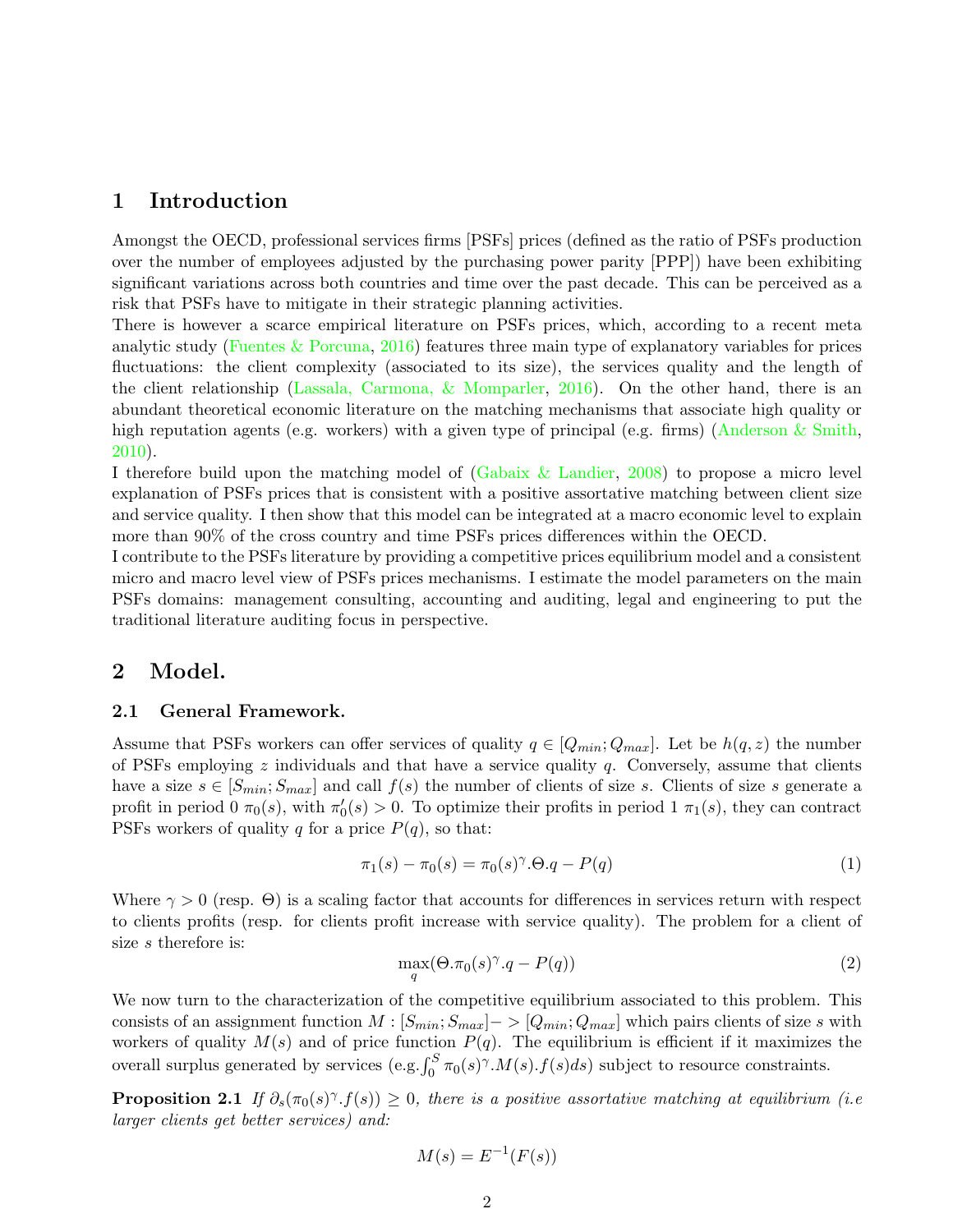Where  $F(s) = \int_s^{S_{max}} f(x)dx$  and  $E(q) = \int_q^{Q_{max}} \int z \cdot h(z, x)dzdx$ . Otherwise, if  $\partial_s(\pi_0(s)^\gamma \cdot f(s)) < 0$ , there is a negative assortative matching and:

$$
M(s) = E^{-1}(F(S_{min}) - F(s))
$$

The proposition  $(2.1)$  naturally generates the following maximization conditions from  $(2)$ :

$$
\Theta.(\pi_0(M^{-1}(q))^{\gamma}.q)' = P'(q) \leftrightarrow P(q) = \int_{Q_{min}}^q \Theta.(\pi_0(M^{-1}(x))^{\gamma}.x)'dx + P(Q_{min})
$$
(3)

#### 2.2 Resolution with power laws.

Assume that clients are distributed according to a power law  $F(s) = \hat{F} s^{\alpha+1} = \int_{s}^{\infty} f(x) dx$  ((Axtell, Assume that chemis are distributed according to a power law  $F(s) = F.s$  =  $J_s$   $f(x)dx$  ((Axten, 2001)), that profit follows a Cobb-Douglas type of function  $\pi_0(s) = \Pi.s^{\beta}$  ((Ribes, 2018)) and that quality is distributed according to  $h(z,q) = h_0 z^{\eta(\hat{E})} q^{\nu}$ . Note that this means that the average quality of service in independent of firm size as  $\frac{\int q_h(z,q) dq}{\int h(z,q) dq}$  $\frac{q \cdot h(z,q) dq}{\int h(z,q) dq} = \frac{\nu+1}{\nu+2}$ . This also links the total employment  $\hat{E} = \int \int z \cdot h(z, q) dq dz$  and that the total number of PSFs  $\hat{G} = \int \int h(z, q) dq dz$ , so that whether or not is  $\eta(\hat{E}) < -2$ :

$$
\hat{G} = \hat{E} A \cdot \frac{(\eta(\hat{E}) + 2)}{(\eta(\hat{E}) + 1)}
$$

Where for  $z_{max}$  large enough,  $A = 1$  in the case  $\eta(\hat{E}) < -2$  or  $A = 1/z_{max}$  otherwise. Assuming that  $\hat{G} = C \hat{E}^{\rho}$  holds (see 3.2), this means that:

$$
\eta(\hat{E}) = \frac{(2 - C \cdot \hat{E}^{\rho - 1})}{(C \cdot \hat{E}^{\rho - 1} - 1)}
$$
\n(4)

The client - PSFs matching at equilibrium is thus given by:

$$
(M(s))^{\nu+1} \cdot \frac{-h_0}{(\nu+1)(\eta(\hat{E})+2)} = \hat{F} s^{\alpha+1} \leftrightarrow M(s) = (\frac{\hat{F} \cdot (\eta(\hat{E})+2)}{\hat{G} \cdot (\eta(\hat{E})+1)})^{\frac{1}{\nu+1}} \cdot s^{\frac{\alpha+1}{\nu+1}}
$$

Therefore the overall PSFs sector revenue  $R$  is:

$$
R = \int P(s)f(s)ds = \int \Theta.\Pi^{\gamma}.s^{\gamma.\beta}(\frac{\hat{F}}{\hat{E}})^{\frac{1}{\nu+1}}.s^{\frac{\alpha+1}{\nu+1}}\hat{F}s^{\alpha}.ds
$$

And as  $\frac{\eta(\hat{E})+2}{\eta(\hat{E})+1} = C \hat{E}^{\rho-1}$ , it comes that the average rate per employee  $RpE = \frac{R}{E}$  $\frac{R}{E}$  obeys:

$$
\left(\frac{RpE}{\hat{F}}\right) = \hat{C}.\Pi^{\gamma}\left(\frac{\hat{F}}{\hat{G}}\right)^{\frac{1}{\nu+1}}\left(\hat{E}\right)^{\frac{\rho-1}{\nu+1}-1}\tag{5}
$$

### 3 OECD PSFs prices

.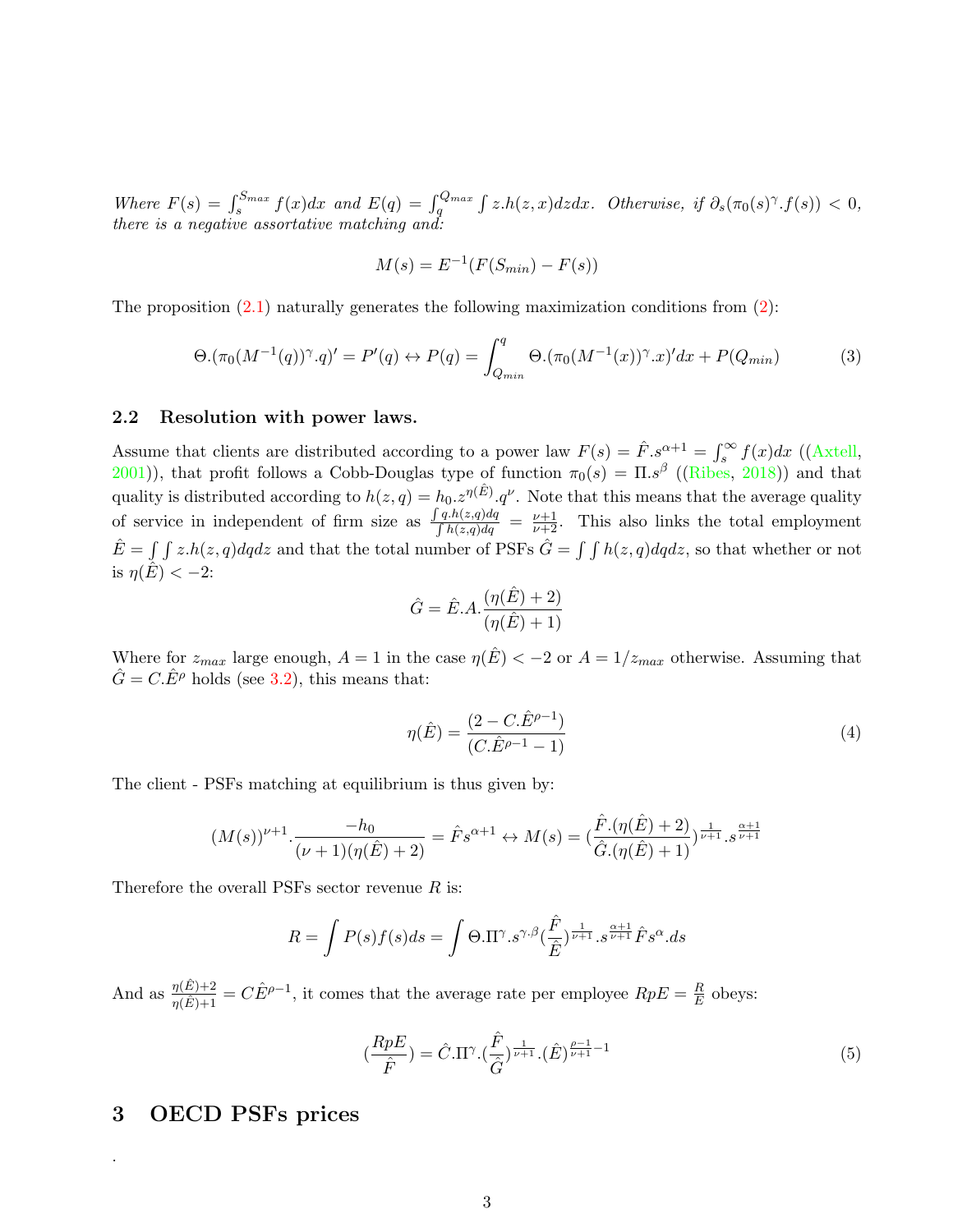#### 3.1 OECD Data.

The model analysis relies on the OECD Structural Statistics on Industry and Services (SSIS) database according to the 4th revision of the International Standard Industrial Classification (ISIC Rev. 4). Out of this database, four main time series where extracted. The variable "production" was used as a proxy for PSFs revenue R, the "number of enterprises" as  $\hat{F}$  and the number of competitors  $\hat{G}$ , the "total employment" as  $\hat{E}$  and to proxy  $\Pi$ , the actual sector production divided by the sector number of firms was used. Under a power law setting, a sector production is indeed  $\int \Pi . s^{\beta+\alpha} . f_1 ds \propto \Pi . \hat{F}$ . This resulted in time series for 26 countries, namely: Austria, Czech Republic, Estonia, Finland, Hungary, Latvia, Luxembourg , New Zealand, Norway, Poland, Portugal, Slovenia, Belgium, Denmark, Germany, Ireland, Italy, Netherlands, Slovak Republic, Spain, Sweden, United Kingdom, Greece, Turkey, France, Iceland. The extracted time series represented a timespan of 10 years (from 2007 to 2016). Finally to allow a cross country comparison, all the production variables from the OECD were adjust by the country purchasing power parities [PPP] for GDP, which normalizes the local production in local currency into an equivalent amount in US\$ while accounting for differences in purchasing power.

After clean up, the dataset consisted in  $n = 186$  points (one point per country per year). Each point n consisted of 5 coordinates  $(\hat{F}_n, \hat{G}_n, R_n, \Pi_n, \hat{E}_n)$ . Once PPP adjusted, the average revenue generated per employee in the PSFs sector was of 216k\$ per year with a standard deviation of 85.5k\$ per year. There was an average of 866k clients  $(\hat{F})$  (std. 965k) for an average of 152k PSFs  $(\hat{G})$  (std. 171k). The average client production  $\frac{\Pi.(\alpha+1)}{\beta+\alpha+1}$  was of 1.95 M\$ per year (std. 1.18M\$).

#### 3.2 Model estimation.

Of the entire OECD PSFs landscape, management consulting ["MC"] represents on average 20% of the total PSFs within each country, the legal and accounting domain about 29% and the architectural and engineering ["AE"] domain an average 23%. First, for each domain, I validated the equation (4) by running:

$$
log(\hat{G}_n) = \rho \cdot log(\hat{E}_n) + log(C) + \epsilon_n \tag{6}
$$

| Parameter | MC estimates | Legal estimates | Accounting estimates | AE estimates  |
|-----------|--------------|-----------------|----------------------|---------------|
|           | 0.89(0.02)   | 0.69(0.05)      | 0.83(0.04)           | 0.94(0.051)   |
| ln(C)     | 0.4(0.29)    | 2.45(0.48)      | 0.88(0.47)           | $-0.20(0.55)$ |
| $R^2$ [%] | 85.5         | 53.3            | 66.5                 | 66.4          |

Table 1: Model (6) Calibration results on OECD countries.

Then I ran the following regression analysis:

$$
\log(\frac{RpE_n}{F_n}) = \frac{1}{\nu+1} \cdot ln(\frac{\hat{F}_n}{G_n}) + \gamma \cdot ln(\Pi_n) + ln(\hat{C}) + (\frac{\rho-1}{\nu+1} - 1) \cdot log(E_n) + \epsilon_n \tag{7}
$$

Results are summarized in the table (2).

From a comparison standpoint, defining the average daily rate  $DR$  of one type of service as the average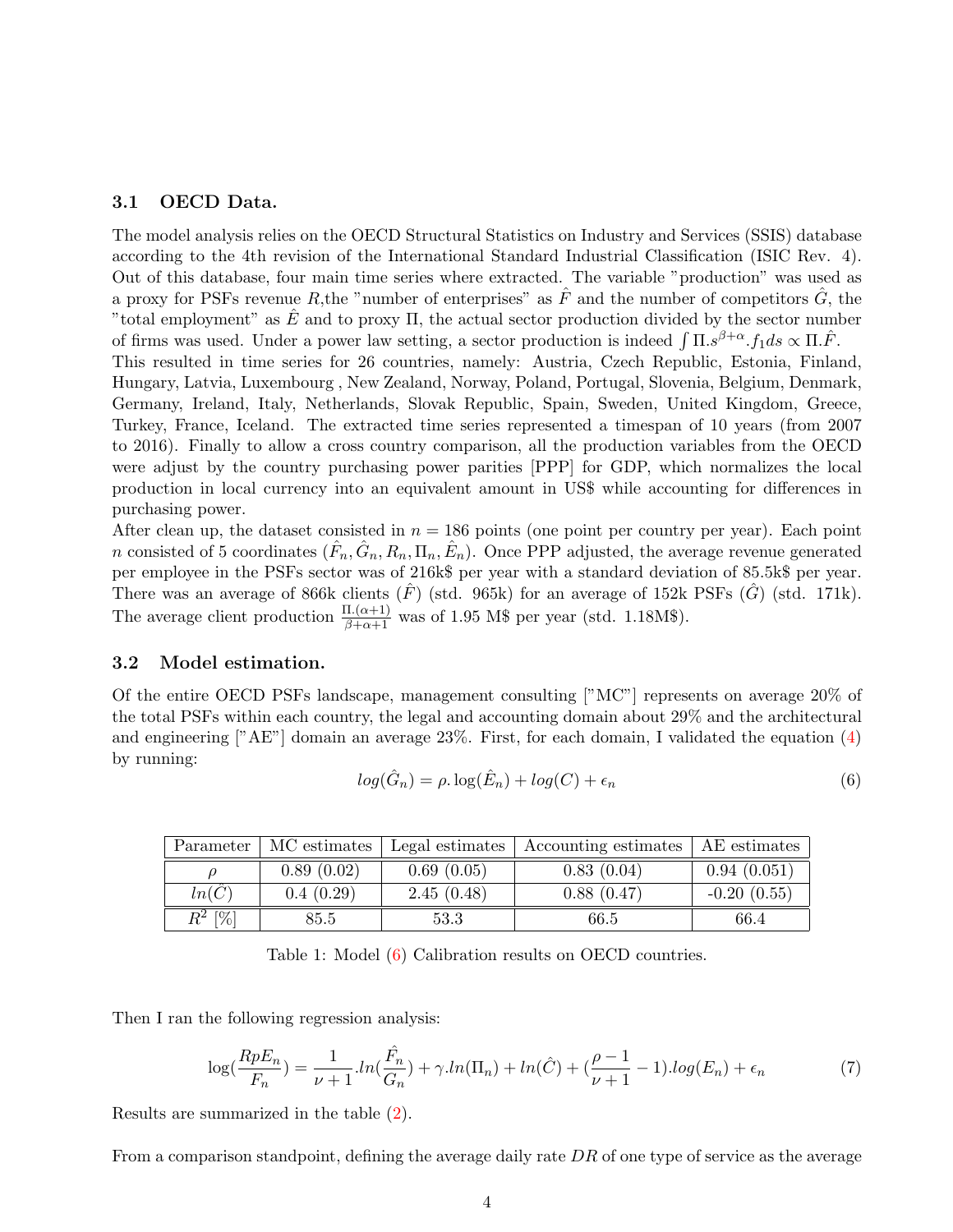| Parameter                | MC estimates  | Legal estimates | Accounting estimates | AE estimates  |
|--------------------------|---------------|-----------------|----------------------|---------------|
| $\overline{\nu+1}$       | $-0.56(0.03)$ | $-0.37(0.06)$   | $-0.28(0.09)$        | $-0.29(0.12)$ |
| $\sim$                   | 0.87(0.05)    | 1.26(0.07)      | 1.19(0.05)           | 0.79(0.06)    |
| $ln(\hat{C})$            | $-4.21(0.21)$ | $-5.41(0.39)$   | $-4.87(0.32)$        | $-4.64(0.57)$ |
| $\frac{\rho-1}{\nu+1}$ - | $-0.87(0.05)$ | $-0.89(0.02)$   | $-0.96(0.03)$        | $-0.91(0.03)$ |
| $R^2$ [%]                | 94.6          | 88.7            | 92.2                 | 86.1          |

Table 2: Regression (7) calibration results on OECD countries across PSFs domains

annual RpE reported on 1750 worked hours per year times 8 hours worked per day, it comes that PPP adjusted:

$$
DR_L = 1039.7\$/day > DR_{MC} = 1008.3\$/day > DR_{AE} = 800.3\$/day > DR_A = 534.3\%/day
$$

From a client standpoint, both MC and AE services yield more return for small firms as  $\gamma < 1$ , which is not the case for legal and accounting services. From a price sensitivity to the overall domain employment  $(\frac{\rho-1}{\nu+1}-1)$ ,all the domains appears to be similar with a  $\frac{\rho-1}{\nu+1}\approx 0.1$ . Finally from a quality distribution standpoint, the scarcity of quality appears very marked in accounting and in AE but less so in the legal and management consulting domains.

### 4 Conclusion

In this paper, I have shown that within OECD countries, more than 90% of PSFs average rate per employee variations can be explained with 3 variables: the number of competitors within the country, the potential number of clients and the available number of PSFs employees. I have demonstrated that the observed relationship on PSFs prices variations within countries can be explained by a quality based matching mechanism between PSFs and clients: the largest clients are getting the best services as this maximizes the overall economic surplus within a country. When thinking in terms of quality based matching, the OECD data shows that high quality is rare among PSFs, that at equal service quality, the return of PSFs services are lower for larger firms.

In terms of future area of research, it would be interesting to see how the observed relationship can be evolved to take into account differences among clients industrial sectors. This could notably help understanding how PSFs competition is organized among clients, if PSFs services return are always more important for small clients and to which extend prices change across sector for the same type of service.

## References

Anderson, A., & Smith, L. (2010). Dynamic matching and evolving reputations. The Review of Economic Studies,  $77(1)$ , 3-29.

Axtell, R. L. (2001). Zipf distribution of us firm sizes. science, 293 (5536), 1818–1820.

- Fuentes, C. D., & Porcuna, R. (2016). Main drivers of consultancy services: A meta-analytic approach. Journal of Business Research, 69 (11), 4775 - 4780.
- Gabaix, X., & Landier, A. (2008). Why has ceo pay increased so much? The Quarterly Journal of Economics, 123 (1), 49–100.